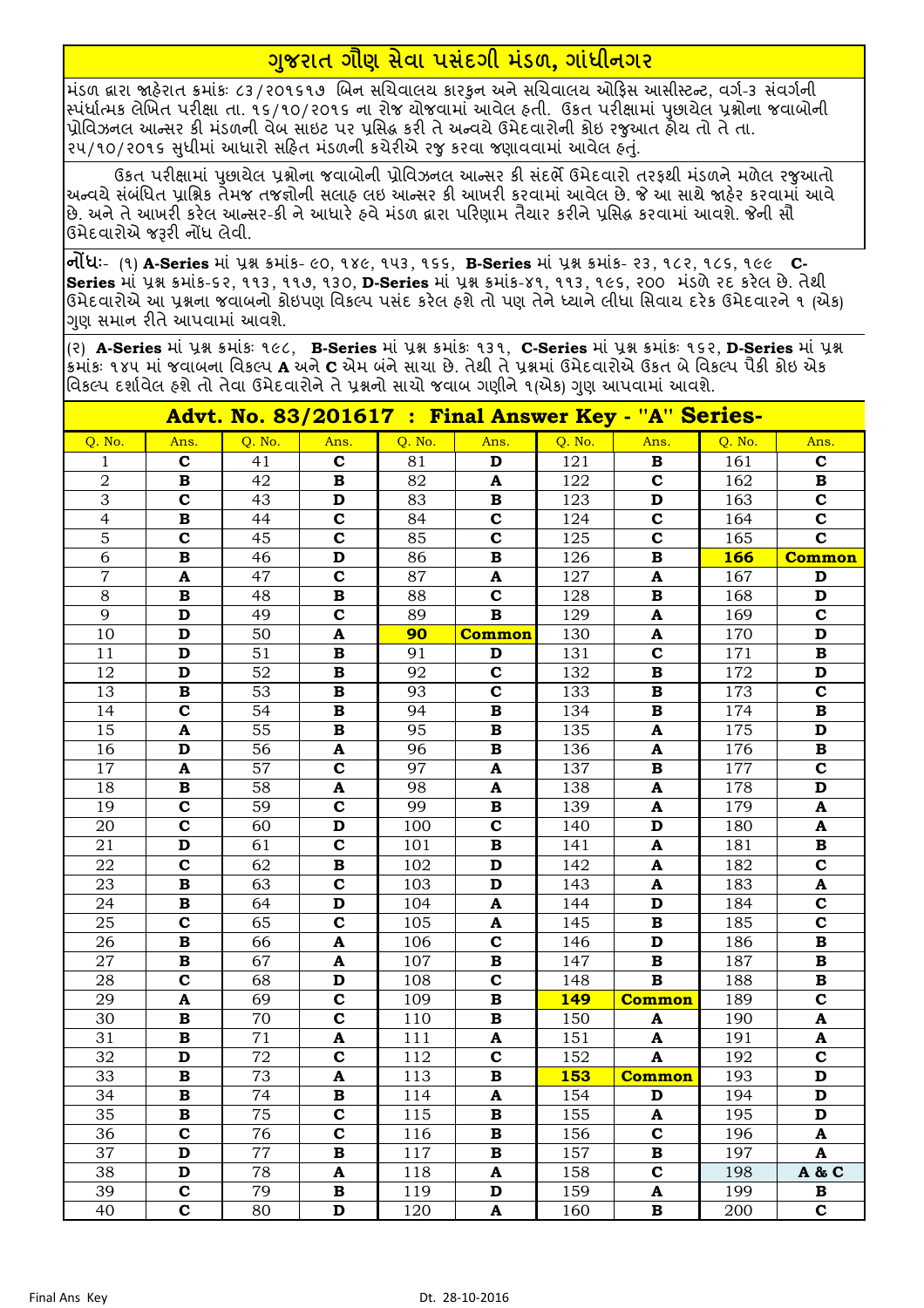| Advt. No. 83/201617 : Final Answer Key " B " Series |               |        |              |        |              |        |              |            |               |
|-----------------------------------------------------|---------------|--------|--------------|--------|--------------|--------|--------------|------------|---------------|
| Q. No.                                              | Ans.          | Q. No. | Ans.         | Q. No. | Ans.         | Q. No. | Ans.         | Q. No.     | Ans.          |
| $\mathbf{1}$                                        | D             | 41     | $\bf{B}$     | 81     | $\bf{B}$     | 121    | $\bf{B}$     | 161        | B             |
| $\overline{2}$                                      | $\mathbf C$   | 42     | D            | 82     | $\mathbf C$  | 122    | $\mathbf C$  | 162        | $\mathbf{A}$  |
| 3                                                   | $\mathbf C$   | 43     | D            | 83     | $\mathbf{A}$ | 123    | ${\bf A}$    | 163        | ${\bf A}$     |
| $\overline{4}$                                      | $\mathbf{A}$  | 44     | D            | 84     | B            | 124    | A            | 164        | $\mathbf C$   |
| 5                                                   | $\mathbf C$   | 45     | D            | 85     | B            | 125    | $\mathbf C$  | 165        | B             |
| 6                                                   | $\mathbf{A}$  | 46     | $\bf{B}$     | 86     | B            | 126    | D            | 166        | $\bf{B}$      |
| $\overline{7}$                                      | $\bf{B}$      | 47     | $\mathbf C$  | 87     | $\bf{B}$     | 127    | D            | 167        | B             |
| 8                                                   | $\mathbf C$   | 48     | ${\bf A}$    | 88     | $\mathbf{B}$ | 128    | D            | 168        | ${\bf A}$     |
| 9                                                   | $\mathbf C$   | 49     | D            | 89     | $\mathbf{A}$ | 129    | ${\bf A}$    | 169        | A             |
| 10                                                  | $\bf{B}$      | 50     | A            | 90     | $\mathbf C$  | 130    | ${\bf A}$    | 170        | B             |
| 11                                                  | $\mathbf{A}$  | 51     | $\bf{B}$     | 91     | $\mathbf{A}$ | 131    | A & C        | 171        | ${\bf A}$     |
| 12                                                  | $\bf{B}$      | 52     | $\mathbf C$  | 92     | $\mathbf C$  | 132    | $\bf{B}$     | 172        | A             |
| 13                                                  | D             | 53     | $\mathbf C$  | 93     | D            | 133    | $\mathbf C$  | 173        | D             |
| 14                                                  | D             | 54     | D            | 94     | $\mathbf C$  | 134    | $\bf{B}$     | 174        | ${\bf A}$     |
| 15                                                  | $\mathbf{A}$  | 55     | $\mathbf C$  | 95     | B            | 135    | D            | 175        | A             |
| 16                                                  | $\bf{B}$      | 56     | $\bf{B}$     | 96     | $\mathbf C$  | 136    | D            | 176        | A             |
| 17                                                  | $\mathbf C$   | 57     | B            | 97     | D            | 137    | ${\bf A}$    | 177        | D             |
| 18                                                  | $\mathbf C$   | 58     | $\mathbf C$  | 98     | $\mathbf C$  | 138    | A            | 178        | B             |
| 19                                                  | $\bf{B}$      | 59     | $\bf{B}$     | 99     | $\mathbf{A}$ | 139    | $\mathbf C$  | 179        | D             |
| 20                                                  | A             | 60     | $\bf{B}$     | 100    | ${\bf A}$    | 140    | $\bf{B}$     | 180        | B             |
| 21                                                  | $\mathbf C$   | 61     | $\mathbf C$  | 101    | D            | 141    | $\mathbf C$  | 181        | $\bf{B}$      |
| 22                                                  | $\mathbf{B}$  | 62     | $\mathbf{A}$ | 102    | $\mathbf C$  | 142    | $\mathbf{B}$ | <b>182</b> | <b>Common</b> |
| 23                                                  | <b>Common</b> | 63     | $\bf{B}$     | 103    | D            | 143    | $\mathbf{B}$ | 183        | ${\bf A}$     |
| 24                                                  | D             | 64     | $\bf{B}$     | 104    | $\bf{B}$     | 144    | $\mathbf{A}$ | 184        | $\mathbf{A}$  |
| 25                                                  | $\mathbf C$   | 65     | D            | 105    | D            | 145    | $\mathbf C$  | 185        | ${\bf A}$     |
| 26                                                  | $\mathbf C$   | 66     | $\bf{B}$     | 106    | $\mathbf C$  | 146    | $\bf{B}$     | <b>186</b> | <b>Common</b> |
| 27                                                  | $\bf{B}$      | 67     | $\bf{B}$     | 107    | $\bf{B}$     | 147    | $\mathbf{A}$ | 187        | D             |
| 28                                                  | $\bf{B}$      | 68     | $\bf{B}$     | 108    | D            | 148    | $\mathbf{B}$ | 188        | ${\bf A}$     |
| 29                                                  | $\mathbf{B}$  | 69     | $\mathbf C$  | 109    | $\bf{B}$     | 149    | $\mathbf{B}$ | 189        | $\mathbf C$   |
| 30                                                  | A             | 70     | D            | 110    | $\mathbf C$  | 150    | $\mathbf{B}$ | 190        | $\bf{B}$      |
| 31                                                  | $\mathbf{A}$  | 71     | D            | 111    | D            | 151    | A            | 191        | $\mathbf C$   |
| 32                                                  | $\bf{B}$      | 72     | $\mathbf C$  | 112    | ${\bf A}$    | 152    | D            | 192        | ${\bf A}$     |
| 33                                                  | $\mathbf C$   | 73     | $\mathbf C$  | 113    | ${\bf A}$    | 153    | A            | 193        | $\bf{B}$      |
| 34                                                  | $\mathbf C$   | 74     | $\mathbf C$  | 114    | $\mathbf{B}$ | 154    | $\mathbf{B}$ | 194        | $\mathbf C$   |
| 35                                                  | $\bf{B}$      | 75     | $\bf{B}$     | 115    | $\mathbf C$  | 155    | $\mathbf C$  | 195        | $\bf{B}$      |
| 36                                                  | $\mathbf C$   | 76     | D            | 116    | ${\bf A}$    | 156    | D            | 196        | $\mathbf C$   |
| 37                                                  | $\bf{B}$      | 77     | $\mathbf C$  | 117    | $\mathbf C$  | 157    | $\mathbf C$  | 197        | $\mathbf{C}$  |
| 38                                                  | $\mathbf C$   | 78     | $\mathbf C$  | 118    | $\mathbf C$  | 158    | $\mathbf C$  | 198        | $\mathbf C$   |
| 39                                                  | $\mathbf{B}$  | 79     | D            | 119    | $\bf{B}$     | 159    | $\mathbf{B}$ | <b>199</b> | <b>Common</b> |
| 40                                                  | A             | 80     | $\mathbf C$  | 120    | $\bf{B}$     | 160    | A            | 200        | D             |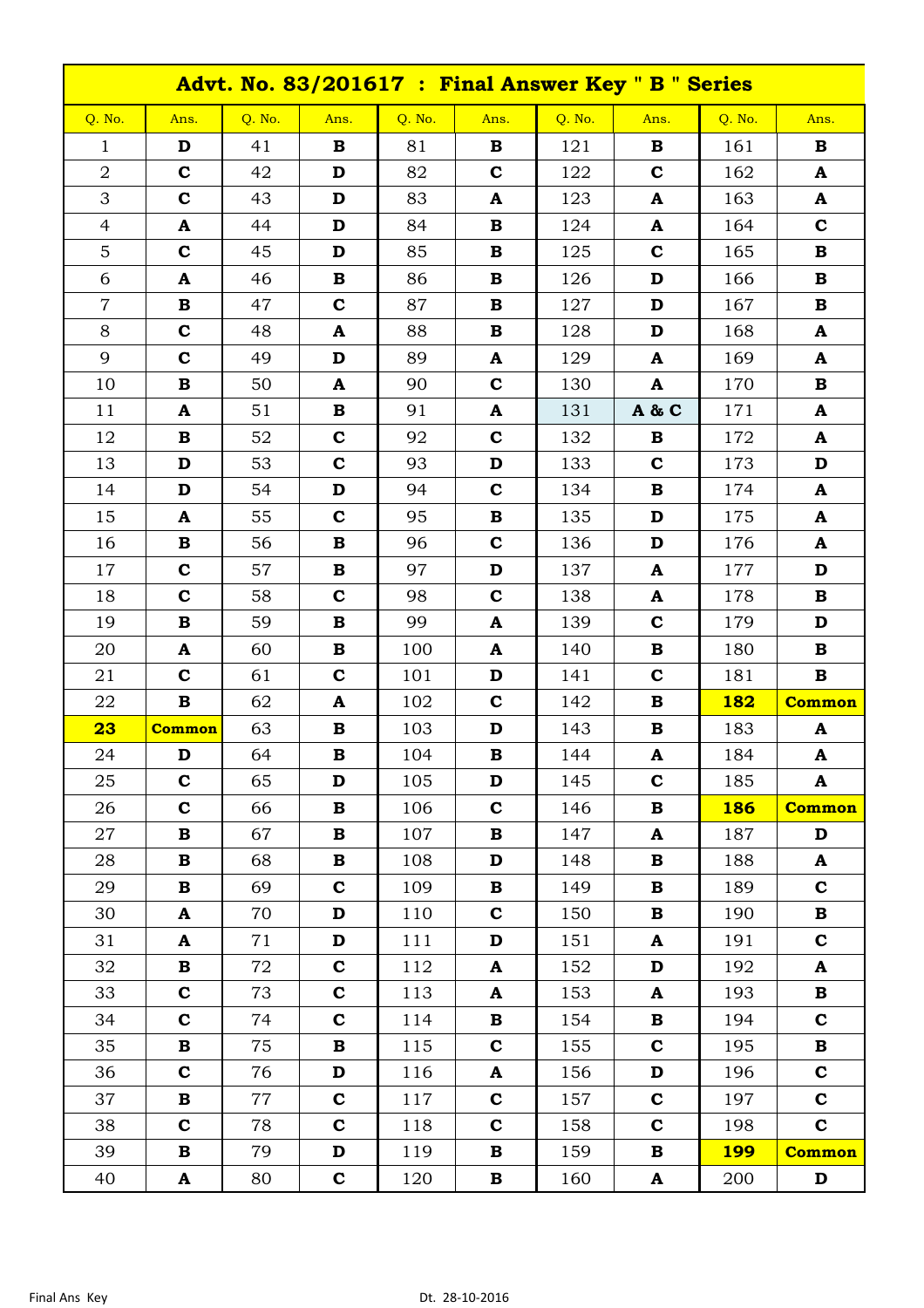| Advt. No. 83/201617 : Final Answer Key " C " Series |              |        |               |            |               |            |               |        |              |
|-----------------------------------------------------|--------------|--------|---------------|------------|---------------|------------|---------------|--------|--------------|
| Q. No.                                              | Ans.         | Q. No. | Ans.          | Q. No.     | Ans.          | Q. No.     | Ans.          | Q. No. | Ans.         |
| 1                                                   | $\mathbf{A}$ | 41     | $\mathbf C$   | 81         | D             | 121        | $\bf{B}$      | 161    | A            |
| $\overline{2}$                                      | $\mathbf B$  | 42     | $\mathbf C$   | 82         | D             | 122        | $\mathbf C$   | 162    | A & C        |
| 3                                                   | $\bf{B}$     | 43     | $\mathbf{A}$  | 83         | D             | 123        | ${\bf A}$     | 163    | B            |
| 4                                                   | D            | 44     | $\mathbf C$   | 84         | D             | 124        | $\bf{B}$      | 164    | $\mathbf C$  |
| 5                                                   | $\bf{B}$     | 45     | A             | 85         | $\bf{B}$      | 125        | $\mathbf C$   | 165    | $\bf{B}$     |
| 6                                                   | $\bf{B}$     | 46     | $\bf{B}$      | 86         | $\mathbf C$   | 126        | $\bf{B}$      | 166    | D            |
| $\overline{7}$                                      | $\bf{B}$     | 47     | $\mathbf C$   | 87         | $\mathbf{A}$  | 127        | $\mathbf C$   | 167    | D            |
| 8                                                   | $\mathbf C$  | 48     | $\mathbf C$   | 88         | D             | 128        | $\mathbf C$   | 168    | $\mathbf{A}$ |
| 9                                                   | D            | 49     | $\mathbf B$   | 89         | $\mathbf{A}$  | 129        | $\mathbf C$   | 169    | $\mathbf{A}$ |
| 10                                                  | D            | 50     | $\mathbf{A}$  | 90         | $\bf{B}$      | <b>130</b> | <b>Common</b> | 170    | $\mathbf C$  |
| 11                                                  | $\mathbf C$  | 51     | $\bf{B}$      | 91         | $\mathbf C$   | 131        | D             | 171    | $\bf{B}$     |
| 12                                                  | $\mathbf C$  | 52     | D             | 92         | $\mathbf C$   | 132        | D             | 172    | $\mathbf C$  |
| 13                                                  | $\mathbf C$  | 53     | D             | 93         | D             | 133        | $\mathbf C$   | 173    | B            |
| 14                                                  | $\bf{B}$     | 54     | ${\bf A}$     | 94         | $\mathbf C$   | 134        | D             | 174    | $\bf{B}$     |
| 15                                                  | D            | 55     | $\bf{B}$      | 95         | $\bf{B}$      | 135        | $\bf{B}$      | 175    | A            |
| 16                                                  | $\mathbf C$  | 56     | $\mathbf C$   | 96         | $\bf{B}$      | 136        | D             | 176    | $\mathbf C$  |
| 17                                                  | $\mathbf C$  | 57     | $\mathbf C$   | 97         | $\mathbf C$   | 137        | $\mathbf C$   | 177    | $\bf{B}$     |
| 18                                                  | D            | 58     | $\bf{B}$      | 98         | $\bf{B}$      | 138        | $\bf{B}$      | 178    | A            |
| 19                                                  | $\mathbf C$  | 59     | ${\bf A}$     | 99         | $\bf{B}$      | 139        | D             | 179    | B            |
| 20                                                  | $\bf{B}$     | 60     | $\mathbf C$   | 100        | $\mathbf C$   | 140        | $\bf{B}$      | 180    | $\bf{B}$     |
| 21                                                  | $\mathbf C$  | 61     | $\mathbf{B}$  | 101        | $\bf{B}$      | 141        | $\mathbf C$   | 181    | $\bf{B}$     |
| 22                                                  | ${\bf A}$    | 62     | <b>Common</b> | 102        | ${\bf A}$     | 142        | D             | 182    | ${\bf A}$    |
| 23                                                  | $\bf{B}$     | 63     | D             | 103        | A             | 143        | ${\bf A}$     | 183    | D            |
| 24                                                  | $\bf{B}$     | 64     | $\mathbf C$   | 104        | D             | 144        | $\mathbf{A}$  | 184    | $\mathbf{A}$ |
| 25                                                  | $\bf{B}$     | 65     | $\mathbf C$   | 105        | ${\bf A}$     | 145        | $\mathbf B$   | 185    | $\bf{B}$     |
| 26                                                  | $\bf{B}$     | 66     | $\bf{B}$      | 106        | $\mathbf{A}$  | 146        | $\mathbf C$   | 186    | $\mathbf C$  |
| 27                                                  | $\bf{B}$     | 67     | $\bf{B}$      | 107        | A             | 147        | $\mathbf{A}$  | 187    | D            |
| 28                                                  | $\mathbf{A}$ | 68     | $\bf{B}$      | 108        | D             | 148        | $\mathbf C$   | 188    | $\mathbf C$  |
| 29                                                  | $\mathbf C$  | 69     | ${\bf A}$     | 109        | $\bf{B}$      | 149        | $\mathbf C$   | 189    | $\mathbf C$  |
| 30                                                  | ${\bf A}$    | 70     | A             | 110        | D             | 150        | $\mathbf B$   | 190    | $\bf{B}$     |
| 31                                                  | $\mathbf C$  | 71     | $\bf{B}$      | 111        | $\bf{B}$      | 151        | $\bf{B}$      | 191    | ${\bf A}$    |
| 32                                                  | D            | 72     | $\mathbf C$   | 112        | $\bf{B}$      | 152        | $\bf{B}$      | 192    | $\bf{B}$     |
| 33                                                  | $\mathbf C$  | 73     | $\mathbf C$   | <b>113</b> | <b>Common</b> | 153        | $\mathbf C$   | 193    | $\mathbf{A}$ |
| 34                                                  | $\mathbf{B}$ | 74     | $\bf{B}$      | 114        | A             | 154        | $\mathbf{A}$  | 194    | A            |
| 35                                                  | $\mathbf C$  | 75     | $\mathbf C$   | 115        | ${\bf A}$     | 155        | $\mathbf{A}$  | 195    | $\mathbf C$  |
| 36                                                  | D            | 76     | $\bf{B}$      | 116        | ${\bf A}$     | 156        | $\mathbf C$   | 196    | $\bf{B}$     |
| 37                                                  | $\mathbf C$  | 77     | $\mathbf C$   | <b>117</b> | <b>Common</b> | 157        | D             | 197    | $\bf{B}$     |
| 38                                                  | A            | 78     | $\mathbf{B}$  | 118        | D             | 158        | D             | 198    | $\bf{B}$     |
| 39                                                  | ${\bf A}$    | 79     | ${\bf A}$     | 119        | A             | 159        | D             | 199    | A            |
| 40                                                  | D            | 80     | $\bf{B}$      | 120        | $\mathbf C$   | 160        | ${\bf A}$     | 200    | ${\bf A}$    |